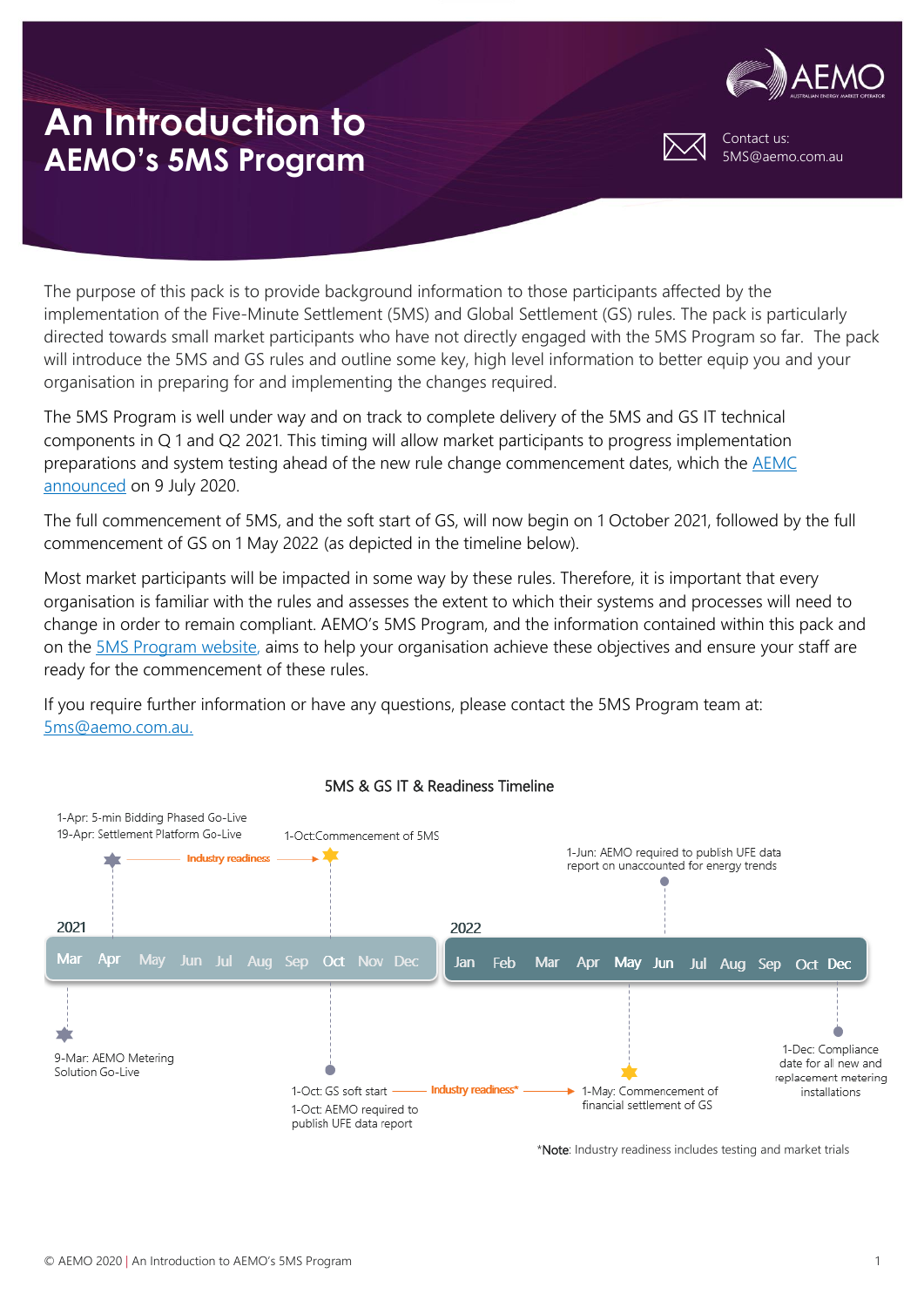



Contact us: 5MS@aemo.com.au

### **Contents**

| 1. | <b>Quick Reference Q&amp;A</b>                 | $\mathbf{2}$                 |
|----|------------------------------------------------|------------------------------|
| 2. | <b>Impact to existing NEM data flows</b>       | 4                            |
| 3. | <b>Industry Readiness</b>                      | 5                            |
| 4. | How do I engage with AEMO for 5MS & GS?        | 6                            |
| 5. | Useful Links                                   | Error! Bookmark not defined. |
| 6. | <b>Glossary of key terms and abbreviations</b> |                              |

#### <span id="page-1-0"></span>**1. Quick Reference Q&A**

| Questions                                  | 5MS                                                                                                                                                                                                                                                                                               | GS                                                                                                                                                                                                                                                                                               |
|--------------------------------------------|---------------------------------------------------------------------------------------------------------------------------------------------------------------------------------------------------------------------------------------------------------------------------------------------------|--------------------------------------------------------------------------------------------------------------------------------------------------------------------------------------------------------------------------------------------------------------------------------------------------|
| What is the<br>change?                     | A rule change has been made to change the<br>settlement period for the electricity spot price<br>from 30-minutes to five-minutes.<br>This will align the market's price signal with the<br>dispatch of the physical electricity system,<br>which matches demand and supply every five-<br>minutes | A rule change has been made to change the way in<br>which settlement of the NEM is completed for retailers.<br>This rule will affect how unaccounted for energy (UFE)<br>costs are distributed across Retailers - moving from a<br>settlement-by-difference to a global settlement<br>framework. |
| When will the<br>rule come into<br>effect? | 1 October 2021                                                                                                                                                                                                                                                                                    | 1 May 2022. However, UFE data will be published by<br>AEMO from 1 October 2021 to ease the transition to GS.                                                                                                                                                                                     |
| What are the<br>benefits?                  | Improved price signals for more efficient<br>generation and use of electricity.<br>Improved price signals for more efficient<br>investment in capacity and demand<br>response technologies to balance supply<br>and demand.<br>Improved bidding incentives.<br>$\qquad \qquad -$                  | Create a greater level of visibility of energy<br>uncertainties, known as Unaccounted for Energy<br>$(UFE)$ .<br>Provide a more equitable distribution of costs.<br>Lead to fewer settlement disputes.                                                                                           |
| Which<br>procedures are<br>impacted?       | Approximately 70 procedures, policies and guides are affected by the 5MS and GS Rules across four<br>functional areas. These procedures have now been updated through consultation with the industry.                                                                                             |                                                                                                                                                                                                                                                                                                  |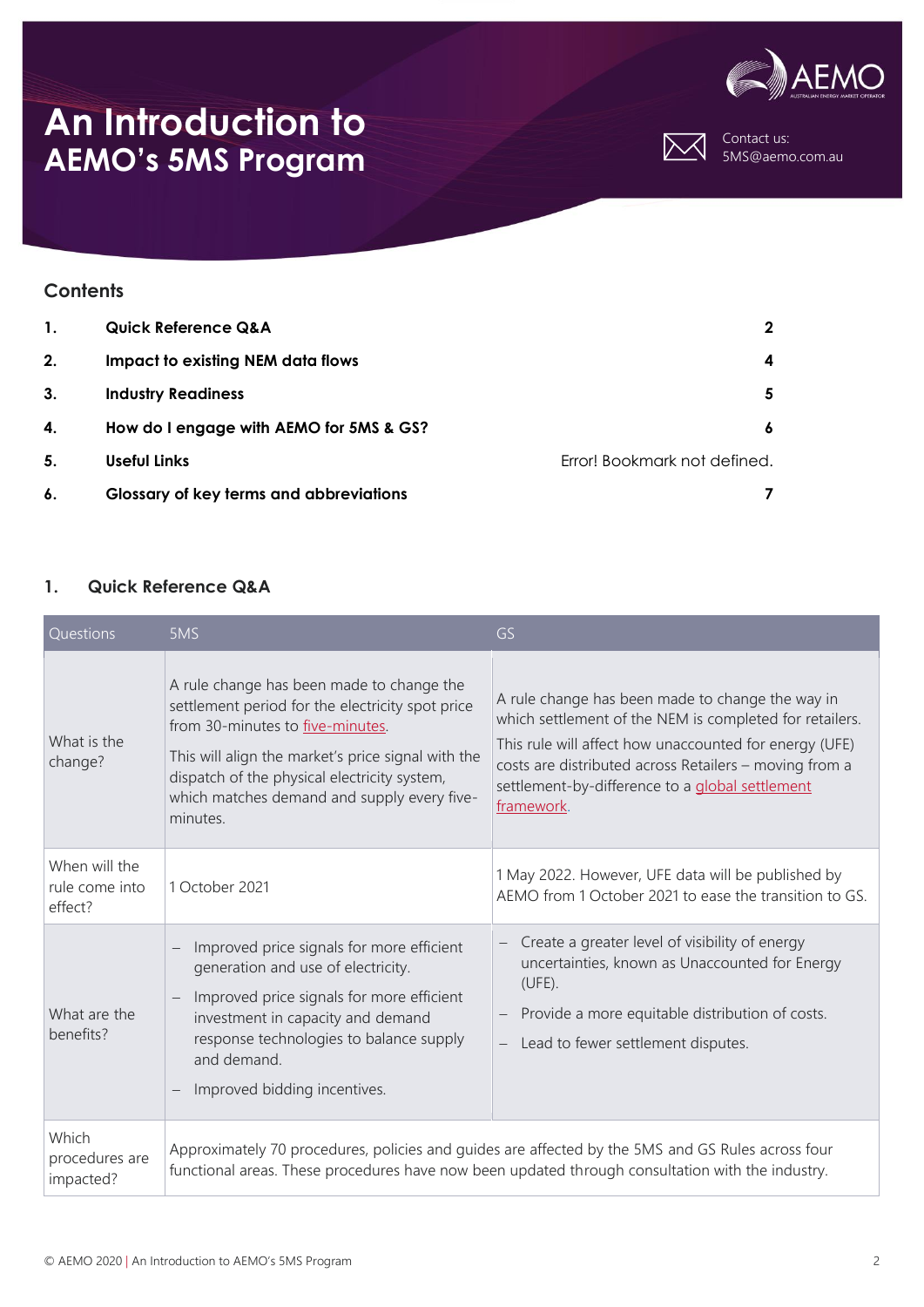



Contact us: 5MS@aemo.com.au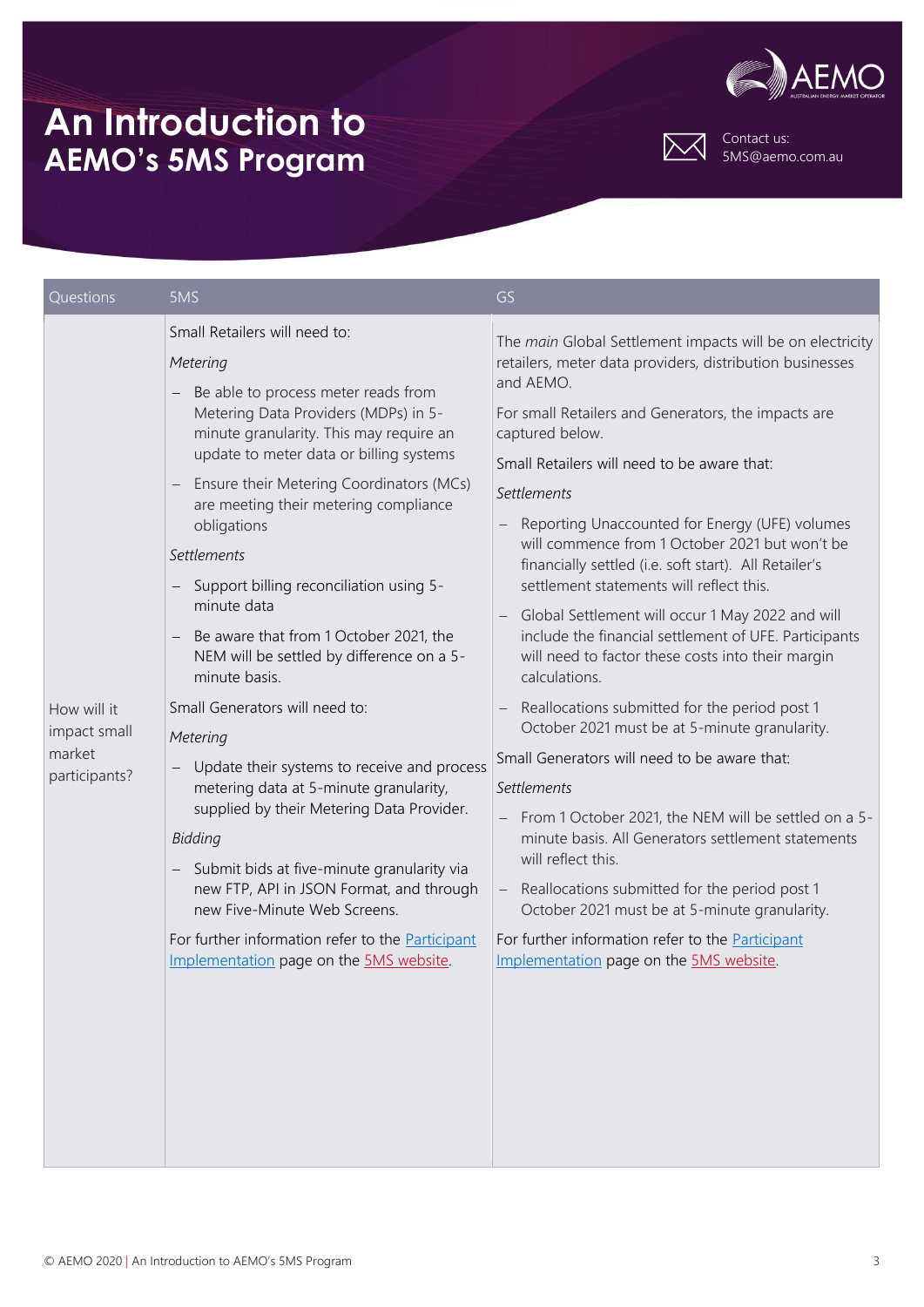



Contact us: 5MS@aemo.com.au

| <b>Questions</b>                           | 5MS                                                                                                                                                                                                                                                                                                                                                                                                                                 | GS                                                                                                                                                                                          |  |
|--------------------------------------------|-------------------------------------------------------------------------------------------------------------------------------------------------------------------------------------------------------------------------------------------------------------------------------------------------------------------------------------------------------------------------------------------------------------------------------------|---------------------------------------------------------------------------------------------------------------------------------------------------------------------------------------------|--|
| Who made this<br>decision and<br>when?     | The AEMC made this decision on 28 November<br>2017.<br>On 9 July, the AEMC announced it would to<br>defer the 5MS rule commencement date by<br>three months due to the COVID-19 pandemic.                                                                                                                                                                                                                                           | The AEMC made this decision on 6 December 2018.<br>On 9 July, the <b>AEMC</b> announced it would to defer the GS<br>rule commencement date by three months due to the<br>COVID-19 pandemic. |  |
| How is the<br>change being<br>implemented? | AEMO is responsible for implementing the Five-Minute Settlement and Global Settlement rules and has<br>established the Five-Minute Settlement (5MS) program to manage this activity for both rules as a single<br>integrated program.<br>The 5MS Program is working with industry to ensure these rules are in place and participants are ready,<br>by the rule commencement dates of 1 October 2021 for 5MS and 1 May 2022 for GS. |                                                                                                                                                                                             |  |
| More<br>information                        | Refer to the 5MS Factsheet and the 5MS<br>website.                                                                                                                                                                                                                                                                                                                                                                                  | Refer to the GS Factsheet and the 5MS website.                                                                                                                                              |  |

### <span id="page-3-0"></span>**2. Impact to existing NEM data flows**

Five-Minute Settlement rule impact:

Diagram 1 represents the high-level electricity data flows within the NEM. The arrows highlighted in yellow depict the data flows that will be impacted by the Five-Minute Settlement rule.



Diagram 1: 5MS impacts on existing data flows in the NEM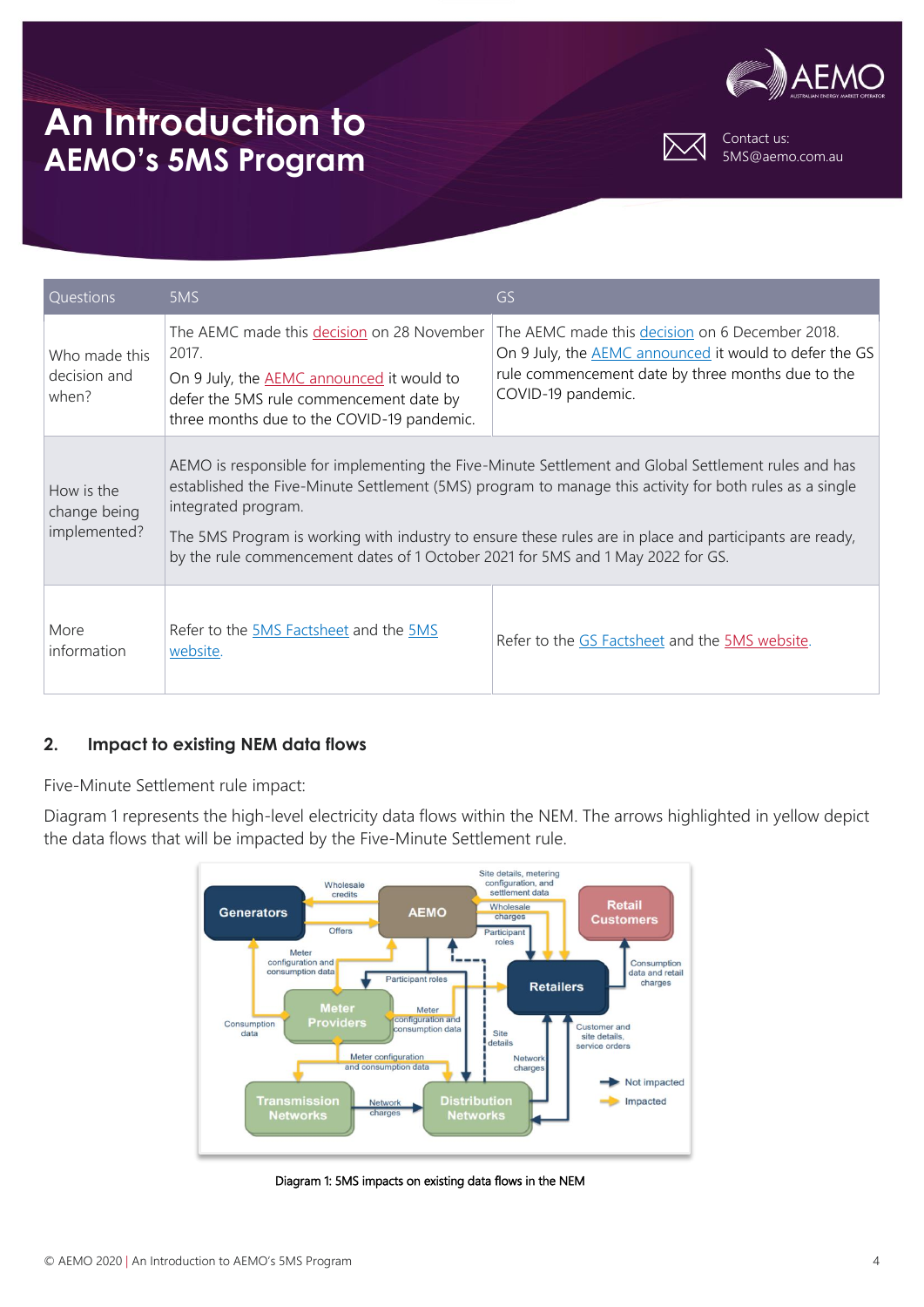

Contact us: 5MS@aemo.com.au

Global Settlement rule impact:

Diagram 2 represents the high-level electricity data flows within the NEM. The arrows highlighted in yellow depict the data flows that will be impacted by Global Settlements.



Diagram 1: GS impacts on existing data flows in the NEM

### <span id="page-4-0"></span>**3. Industry Readiness**

The 5MS Program has a workstream dedicated to industry readiness. It focuses on managing and monitoring industry readiness through consultation with NEM participants and on supporting participant testing in the AEMO environments.

The 5MS Program issues regular Industry Readiness Assessment Questionnaires to those NEM participants that have registered to receive them. Currently about 90% of the market by market share is represented by the results of the Industry Readiness Assessment.

This approach allows AEMO and the NEM participants to monitor industry readiness status and identify any common risks and issues the industry may be facing. Readiness reports are published on the [Readiness Reporting](https://www.aemo.com.au/initiatives/major-programs/nem-five-minute-settlement-program-and-global-settlement/industry-working-groups-and-readiness/readiness-reporting) page on the 5MS website.

The 5MS Program discusses readiness topics including participant testing with NEM participants through the Readiness Working Group. For further details refer to the [Industry working groups and readiness](https://www.aemo.com.au/initiatives/major-programs/nem-five-minute-settlement-program-and-global-settlement/industry-working-groups-and-readiness) webpage.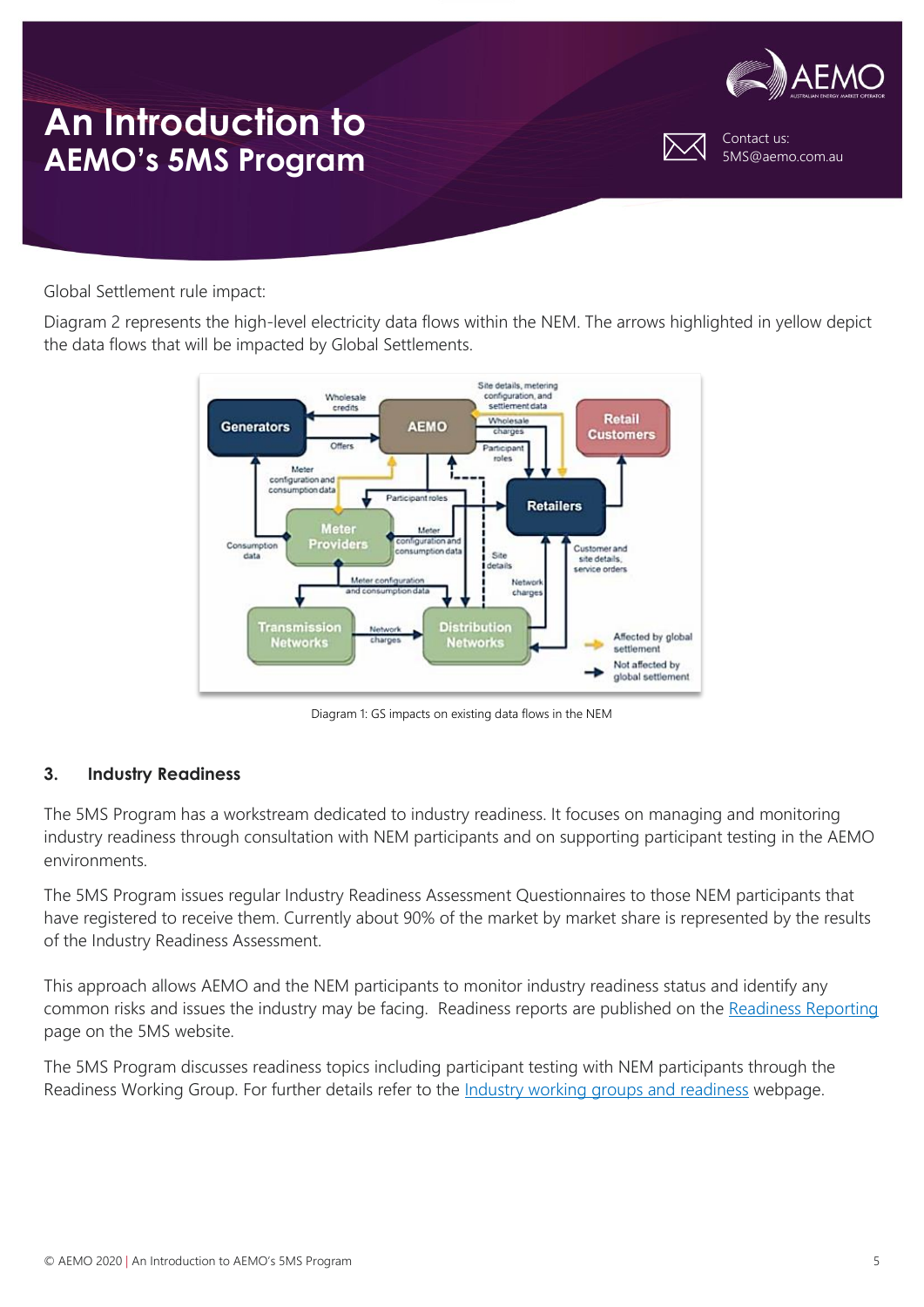

#### <span id="page-5-0"></span>**4. How do I engage with AEMO for 5MS & GS?**

The 5MS Program has a dedicated stakeholder engagement framework where each 5MS workstream is aligned to an industry working group. The industry working groups provide members with an opportunity to discuss and explore key topics and contribute feedback and ideas.

In addition, the Program holds monthly question and answer (Q&A) sessions and focus groups, allowing members to drill-down on specific topics of interest. For further details refer to the [5MS website.](https://aemo.com.au/initiatives/major-programs/nem-five-minute-settlement-program-and-global-settlement)

<span id="page-5-1"></span>